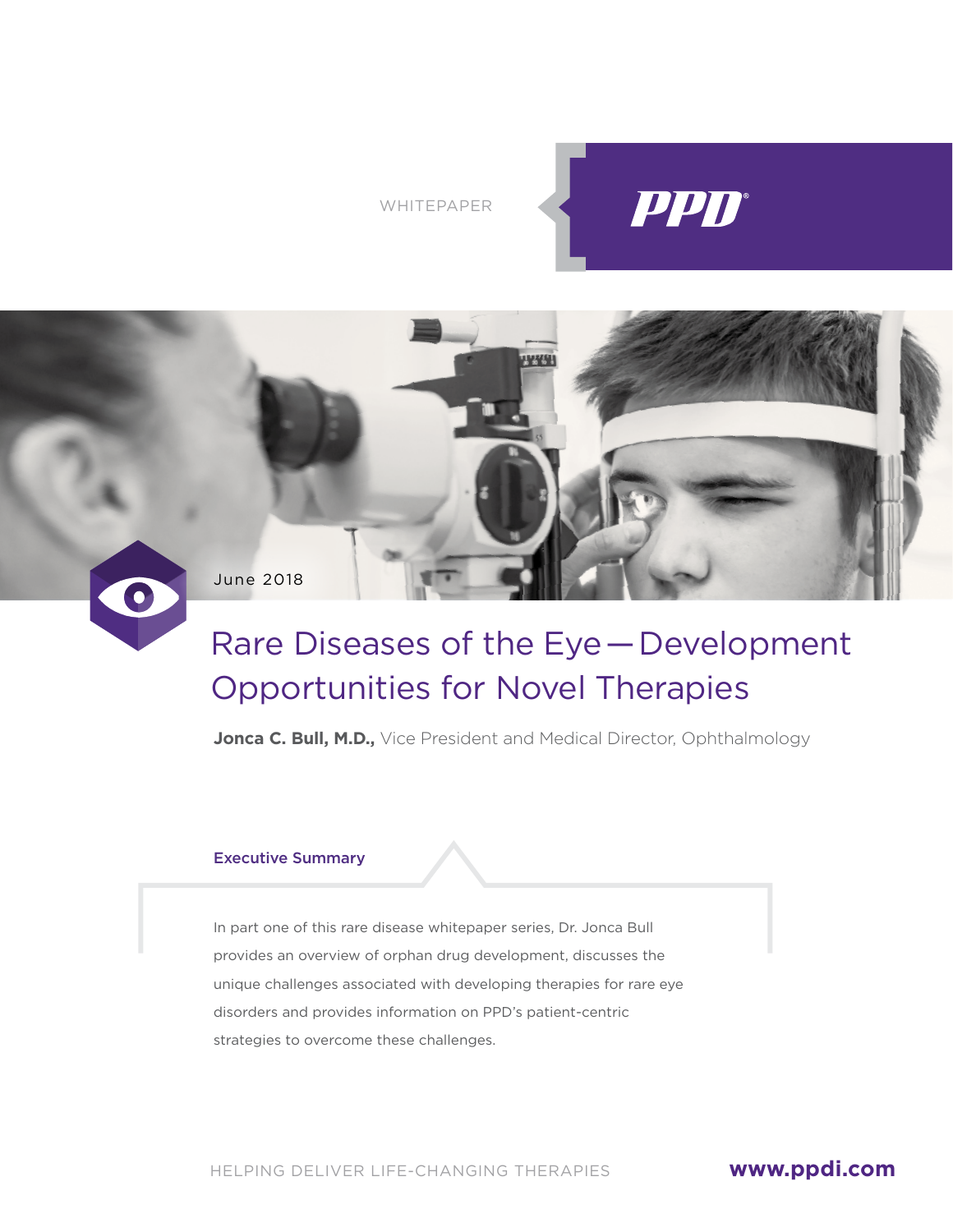Developing therapies for rare ophthalmologic disorders present a range of unique challenges from disease characterization and determination of appropriate endpoints to trial design, patient recruitment and site selection. Advances in science, extending from genomics to real-world evidence, offer unprecedented opportunities to explore innovative research strategies that can achieve clinical trial success. This paper discusses key concerns and success factors in developing therapies for rare diseases of the eye, with a focus on PPD's capabilities to meet the special challenges of the patient-centered rare disease research environment.

#### **Renaissance in Rare Disease Research**

The modern era of rare disease research begins with a mother and a sick child. Abbey Meyers, founder of the National Organization of Rare Disorders (NORD), explained it this way:

"I said to myself, 'I'm fighting this because of one little kid, who happens to be my son, but this can't possibly be a problem just for my family.' So I called up the support of groups for other rare diseases — Huntington's scleroderma, and so on — and I asked, 'Are you having this problem too?' and most of them said yes. And I realized that, if somebody did find a cure for one of these diseases, it was never going to be manufactured."1

Over the past 25 years, patient advocacy (now powered by social media), advances in genomic sciences, and regulatory incentives have combined to forge a framework that is making progress in delivering new therapies to address more than 7,000 identified rare diseases — 90 percent of which currently lack specific treatments.<sup>2</sup>

Since enactment of the of the Orphan Drug Act in 1983, the U.S. Food and Drug Administration (FDA) has approved more than 400 rare disease therapies, compared to fewer than 10 introductions in the decade before.3 In 2015 and again in 2016 and 2017, rare disease indications accounted for more than 40 percent of the FDA's new drug approvals.

### **Science-driven Opportunities; Regulatory-driven Incentives**

The renaissance in rare disease research has been fostered by orphan drug regulations that provide marketing incentives and streamline approval pathways for therapies whose intended patient populations are often too small to deliver sufficient return on development investment. A rare disease is defined in the United States as one affecting fewer than 200,000 people, and in the European Union (EU) the prevalence must be below five per 10,000 of the EU population.<sup>3</sup>

The FDA grants seven years of market exclusivity for drugs that earn orphan designation under the Orphan Drug Act; the European Medicines Agency (EMA) grants 10 years of exclusivity for drugs that earn the EMA's Orphan Designation. Both agencies support flexible, innovative clinical research approaches and offer a common application pathway for FDA/EMA orphan medicinal product designations.

These incentives have spurred translation of genetic knowledge into therapeutic applications. An estimated 80 percent of known rare diseases are genetic in origin, and children account for approximately 50 percent of rare disease populations.6 The explosion of knowledge in genomics is yielding a rich development pipeline that now holds an estimated 560 agents targeted for rare disease conditions.<sup>7</sup>

Bringing these advances to patients demands novel research approaches in study design, trial operations and patient recruitment, all of which depend upon keeping the patient at the center of the research process.

## **Progress in Rare Diseases of the Eye**

Genetics and potential gene therapies are revolutionizing the understanding of rare ophthalmic diseases, giving drug developers unprecedented opportunities to advance therapeutics in this field of largely unmet medical need.

Diseases of the eye can be progressive, chronic and incurable, leading to visual impairment and blindness if not adequately treated. The major ophthalmic diseases are glaucoma, age-related macular degeneration (AMD), diabetic macular edema and diabetic retinopathy. Treatment focuses on disease management to reduce the severity of symptoms and slow progression.

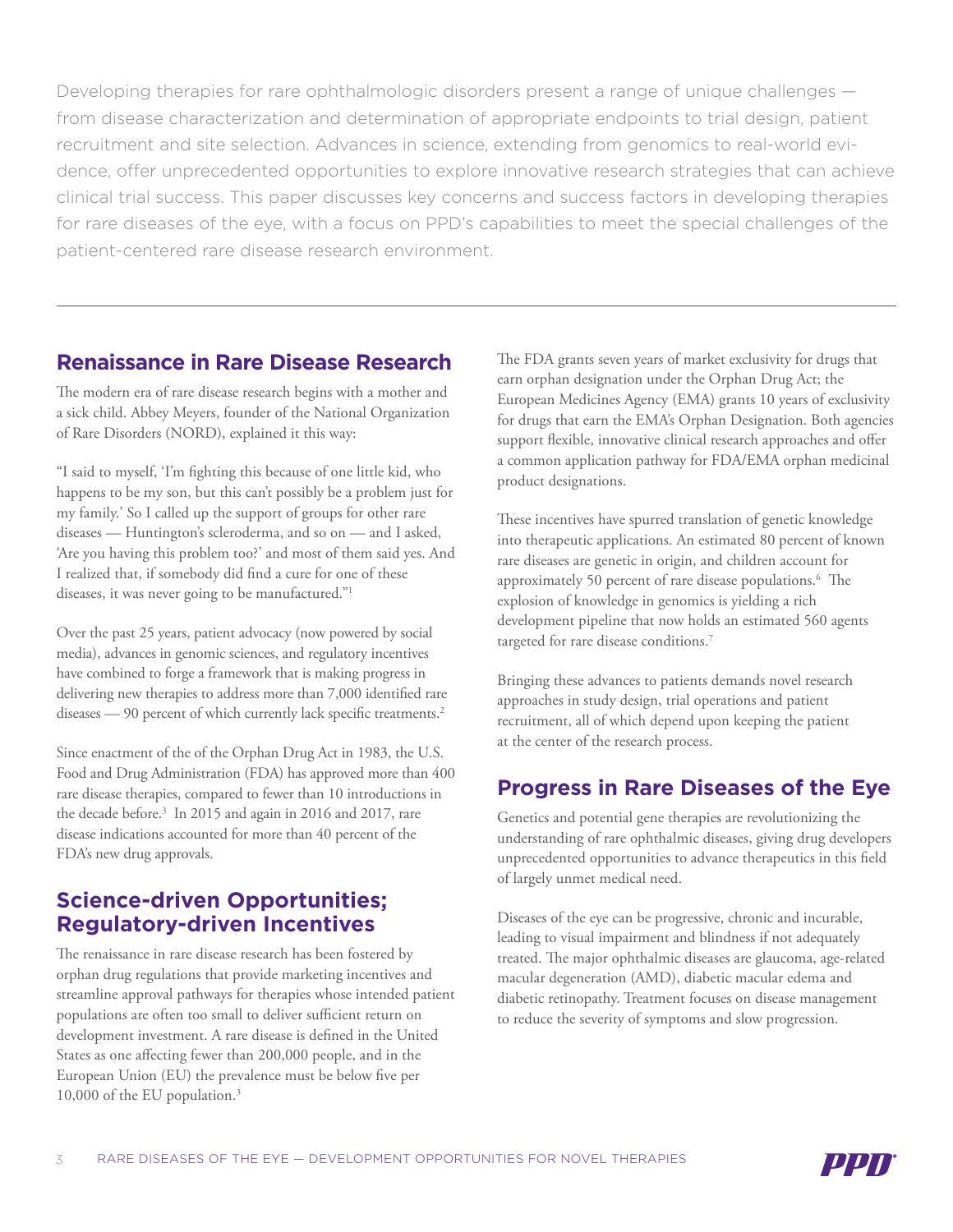#### **Figure 1.** Orphan Eye Disease designations that led to approved products 1983-present

|                                                        | <b>Indication</b>                                                                                                                    | Date of<br><b>Designation</b> | <b>Approval</b> |
|--------------------------------------------------------|--------------------------------------------------------------------------------------------------------------------------------------|-------------------------------|-----------------|
| <b>Ofloxacin</b>                                       | Treatment of bacterial corneal ulcers                                                                                                | 4/18/1991                     | 1993            |
| <b>Gangciclovir Intravitreal Implant</b>               | Treatment of CMV                                                                                                                     | 6/7/1995                      | 3/4/1996        |
| <b>Cysteamine hydrochloride</b>                        | Treatment of corneal cystine accumulation in cystinosis patients                                                                     | 8/9/1997                      | 10/2/2012       |
| Dexamethasone intravitreal<br>implant                  | Treatment of non-infectious ocular inflammation of the posterior<br>segment in patients with intermediate, posterior, and panuveitis | 9/11/1998                     | 6/17/2009       |
| <b>Fluocinolone</b>                                    | Treatment of uveitis involving the posterior segment of the eye                                                                      | 7/31/2000                     | 11/4/2004       |
| <b>Trypan Blue</b>                                     | Selectively staining epiretinal membranes during ophthalmic<br>surgical vitrectomy procedures                                        | 8/2/2006                      | 12/16/2004      |
| <b>Mitomycin C</b>                                     | Treatment of refractory glaucoma as an adjunct to ab externo<br>glaucoma surgery                                                     | 1/08/2008                     | 2/7/2012        |
| <b>Difluprednate</b>                                   | Treatment of endogenous and traumatic anterior uveitis and panuveitis                                                                | 9/30/2008                     | 06/23/2008      |
| Riboflavin ophthalmic solution<br><b>UVA</b> radiation | Treatment of corneal ectasis following refractive surgery                                                                            | 12/2/2011                     | 04/15/2016      |
| Adalimumab                                             | Treatment of non-infectious intermediate, posterior, or<br>panuveitis, or chronic non-infectious anterior uveitis                    | 5/13/2014                     | 6/30/2016       |
| Voretigene neparvovec-rzyl                             | Treatment of inherited retinal dystrophy due to biallelic RPE65<br>gene mutation                                                     | 03/18/2015                    | 12/19/2017      |

The National Institutes of Health estimates that there are more than 550 rare ophthalmic diseases, based on the medical literature and other research. These include diseases with eye and orbital deformities and systemic findings related to retinal dystrophies.<sup>8</sup> A critical concern is that rare diseases of the eye predominantly affect children and have a significant impact on their development and potential for a productive life. Examples include retinitis pigmentosa, Stargardt's disease and Leber congenital amaurosis.

Since 1983, FDA has granted 10 orphan eye disease designations that have resulted in approved products (Figure 1). We expect to see these numbers increase as scientific advances drive new approaches, including gene therapy, neuroprotection and other novel therapies.

Regulatory policies and programs that support orphan drug development — breakthrough and fast-track designations, priority review and accelerated approval — have played an important role in bringing these therapies to patients.

Especially important is the flexibility written into regulations to enable drug developers to implement innovative designs and methodologies for clinical evaluation in small rare disease populations. According to a NORD study, 90 of the 135 orphan drug approvals reviewed between 1983 and 2010 (67 percent)

resulted from some exercise of FDA flexibility in applying the statutory standard for evidence of effectiveness.<sup>9</sup>

# **Current Rare Eye Disease Research**

As demonstrated in databases for orphan designations, the more commonly researched rare populations are retinal dystrophies, uveitis and corneal ulcers.

Research is also evolving to a greater focus on novel indications for the rare and ultra-rare populations in conditions such as Leber congenital amaurosis and achromatopsia. Traditional site-based trials are not feasible in most cases due to very small, geographically dispersed patient populations. New approaches in clinical evaluation show increased reliance on patient-centric study designs that collect data remotely via internet-based and mobile health technologies, including telemedicine, intelligent devices and wearable sensors. These technologies bring the study to the patient, allowing them to participate from home, regardless of geographical location and without interrupting their everyday activities and support networks.<sup>10</sup>

Another approach using precision medicine focuses on "rare-like" patient populations — that is, small subsets of more prevalent eye disease populations — in AMD and geographic atrophy. With the expansion of precision (targeted) medicine, increasing

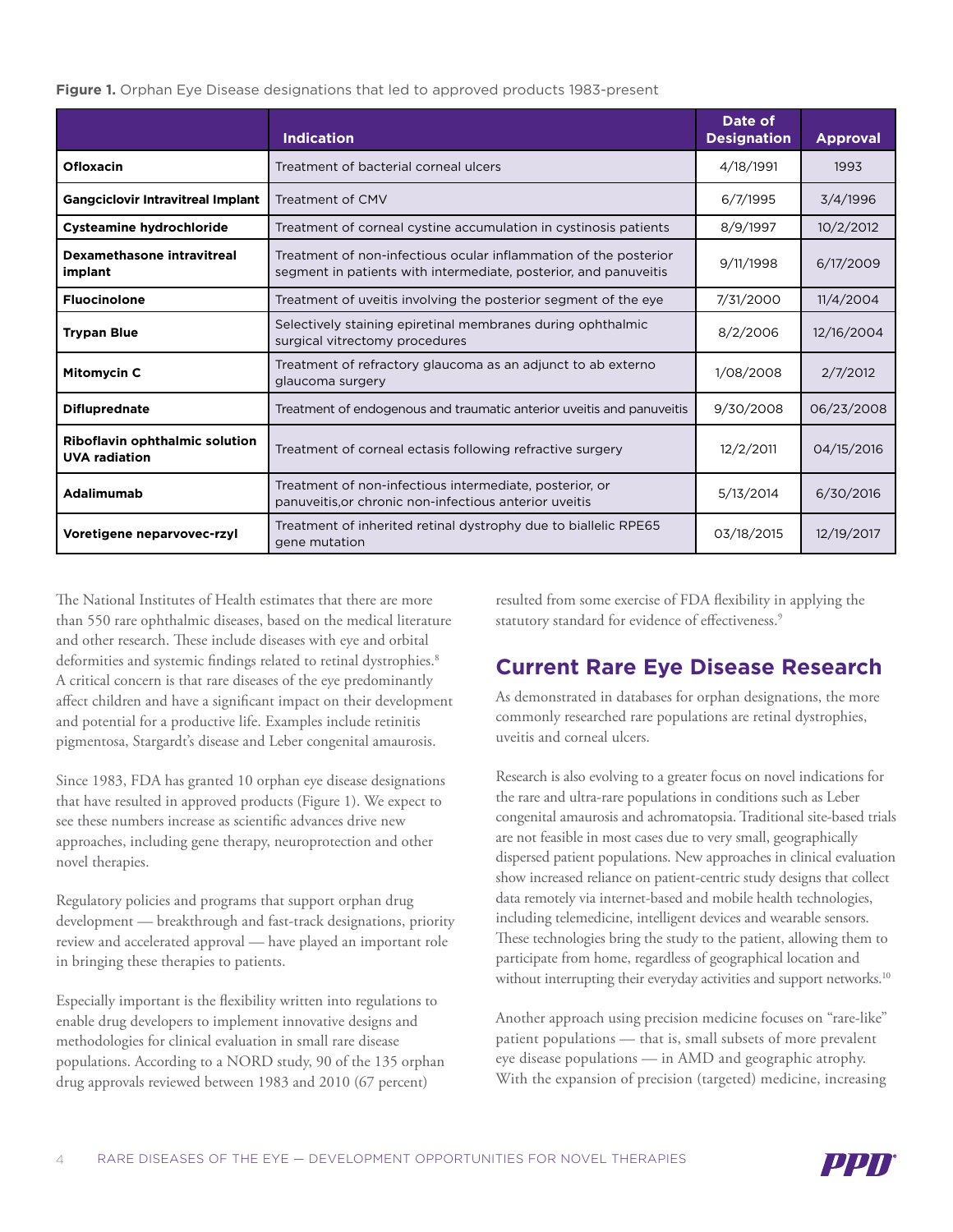numbers of subset populations are being identified based on targetable genetic characteristics.

Identification of subset populations is the fastest growing strategy in rare ophthalmologic disease research. In addition to the challenges posed by patient recruitment and site-based operations, evaluation of targeted therapies requires expertise in genetics and supporting operational capabilities for DNA sampling, analysis and storage. Logistical support for these trials can be a major hurdle for drug developers.

### **Challenges in a Changing Research Paradigm**

The current research landscape in rare ophthalmic diseases points to the key challenges in rare disease drug development: finding scarce patients, insufficient knowledge of the natural history of a targeted disease, and the need to address rapidly evolving genetic knowledge as it relates to patient populations.

The success of clinical trials depends heavily on effective solutions to identify, locate and enroll patients. In addition to the patients known to highly specialized ophthalmic investigators, social media has become a highly effective research tool for locating and recruiting rare disease patients who rely on internet communications to share information and support.

Development of effective interventions requires understanding of disease progression — from the time immediately prior to inception through pre-symptomatic and clinical treatment stages, and ultimately to an outcome in the absence of treatment. Genetic analytics and the ability to characterize at-risk populations impacts patient selection and trial design — for example, in the case of an X-linked rare disease where male patients predominate.

Operationally, the central challenge to successful clinical evaluation is identifying appropriate populations, locating the identified patients, and recruiting and retaining sufficient numbers to conduct a trial. Rare disease populations are small and widely dispersed. Site-based trials can require a large number of sites spread across multiple regulatory jurisdictions with each enrolling only a few subjects.

Rare diseases also pose significant challenges for study design. Endpoints to serve as appropriate measures for disease assessment often are not established, which makes protocol development difficult. There are often late changes to planned approaches and methodologies, especially if regulatory consultation is still underway. A low number of patients can make data more difficult to interpret when writing clinical study reports (CSRs).

# **Looking Ahead**

An evolving framework of scientific and regulatory tools is emerging to support the design and implementation of successful development programs. Genomic testing, leveraged by increasing knowledge of disease natural history, is being used to characterize relevant patient populations. In clinical evaluation, a major focus is the determination of clinical endpoints that have impact and relevance to patients' quality of life. And patient experience assessed using both objective and subjective measures — is being incorporated into study design and protocols.

GARD and eyeGENE head a growing list of valuable resources for drug developers. GARD, the Genetic and Rare Diseases Information Center, is a collaboration of the National Center for Advancing Translational Sciences (NCATS) and the National Human Genome Research Institute (NHGRI). The online GARD database provides accurate, updated information on current rare disease research, symptoms and interventions.<sup>11</sup> eyeGENE® is the National Eye Institute's National Ophthalmic Disease Genotyping and Phenotpying Network, which facilitates research in the genetic causes and mechanisms of rare inherited eye diseases.<sup>12</sup>

#### **Success in Action: Potential First Gene Therapy for Inherited Rare Eye Disease**

In October 2017, an FDA advisory committee unanimously endorsed the first true gene therapy for an inherited disorder, Spark Therapeutics' Luxturna®. Luxturna delivers a healthy version of the RPE65 gene — injected into the eye — to produce a protein essential for sight in patients born with defective copies of RPE65. Mutations of RPE65 cause inherited retinal diseases, such as Leber congenital amaurosis or retinitis pigmentosa, which affect an estimated 1,000 to 2,000 U.S. patients. Vision gets progressively worse, resulting in night blindness, loss of peripheral and central vision, then blindness. Children treated with Luxturna reported seeing rain and snow for the first time and a 24-year-old woman who said she was "living in a black-and-white film" suddenly could see vibrant colors.<sup>13</sup>

Essential to the development of this breakthrough therapy was the use of an innovative endpoint — the multi-luminance mobility test. Traditional ophthalmic evaluations measure how the eyes perform using tests of visual acuity, visual field and contrast sensitivity. The multi-luminance mobility test measures how the person performs in vision-related functions, such as reading, or moving through a room or outdoor space. The test assesses the person's ability to perform tasks in light levels ranging from a "moonless summer night or indoor nightlight (1 lux)" to an "office environment or food court (400 lux)."

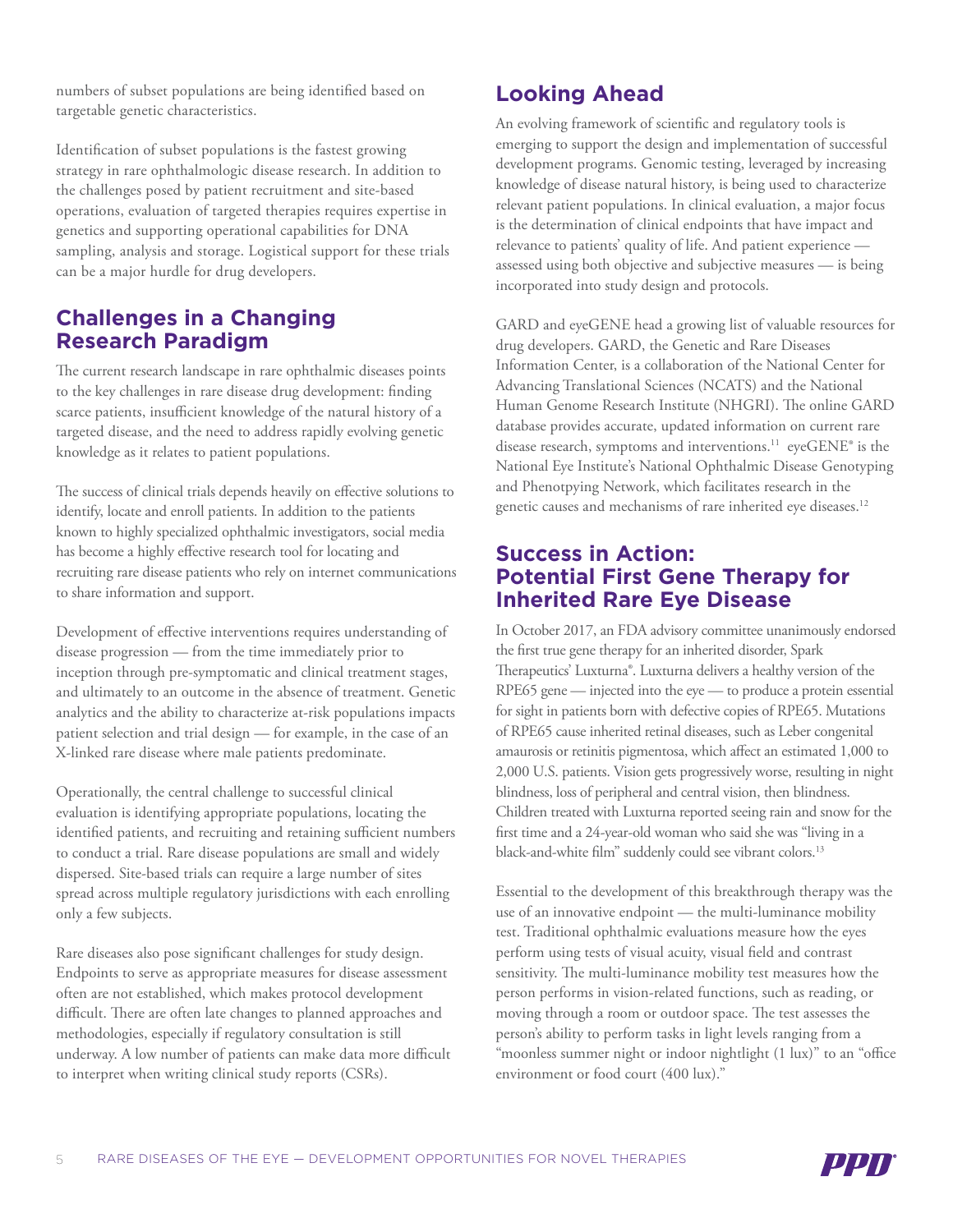Designing endpoints that are both clinically relevant and meaningful to patients in the context of their sight-limiting disease helps define research objectives in terms of benefits. Perceived benefits, in turn, drive other vital success factors, including investigators' enthusiasm for conducting trials and patients' willingness to participate.

# **Key Strategies for Patient-centric Rare Disease Trials: PPD's Solutions**

Patient engagement is the most important factor in the success of rare disease studies. Three primary considerations are:

- Giving patients a voice in protocol design: addressing the patient perspective on potential benefits and risks
- Communicating and connecting with patients to build strong site-patient relationships aimed at patient retention and positive research experience
- Optimizing convenience for patients and families: considering home-based operations, including endpoint data collection, and providing transportation services or streamlining on-site activities

PPD has more than 20 years of experience conducting global ophthalmology clinical trials. In the past five years, our experience has spanned 71 ophthalmology studies in nearly 24,000 patients with 16 of these trials in rare ophthalmic diseases and involved more than 1,000 patients enrolled in more than 300 sites worldwide.

PPD's specialized rare disease approach incorporates patient and caregiver input to study design and includes approaches that use remote data capture to minimize patient travel. PPD's Rare Disease and Pediatric Center of Excellence is a dedicated leadership team that develops solutions to addresses strategic, scientific and operational challenges of rare disease trials. The center of excellence team drives all of PPD's rare disease and pediatric activities with accountabilities that span all therapeutic areas. Our expanding longitudinal site relationships include PPD's Pediatric Investigator Network, a network of 14 global pediatric centers of excellence established to accelerate and optimize the development of therapies specifically for pediatric populations.

#### **Figure 2.** PPD's Rare Disease Research Framework



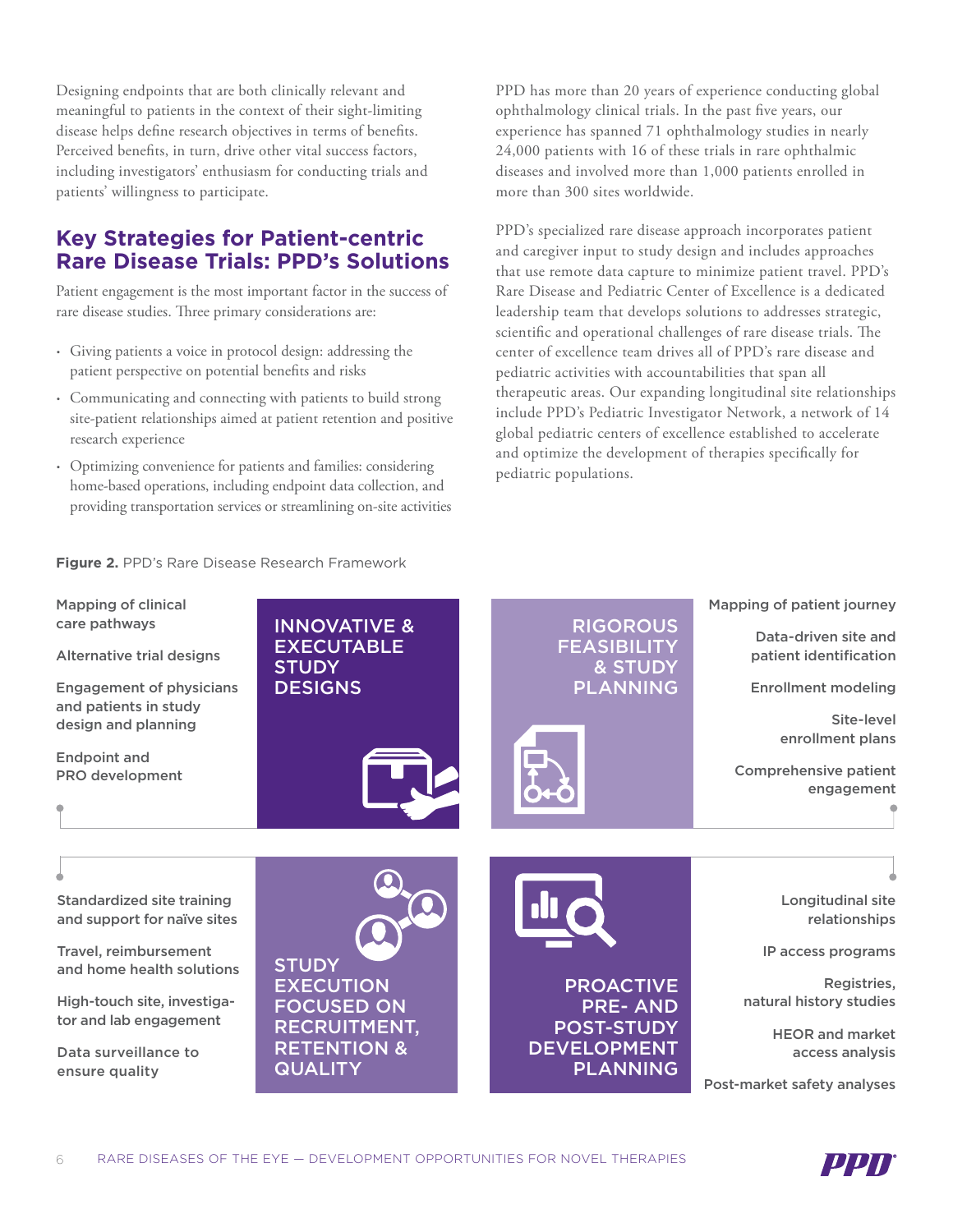# **New Initiatives Drive a Bright Future**

Rare diseases now represent the fastest growing sector of pharmaceutical and biotechnology drug development, thanks to advancing genomic sciences, innovative research approaches and regulatory incentives. The FDA's Office of Orphan Products Development (OOPD) received 568 new requests for orphan designations in 2016 — more than double the requests in 2012.<sup>14</sup>

New regulatory initiatives will drive expansion of rare disease research in two directions. In 2016, OOPD launched the Orphan Products Natural History Grants Program and provided approximately \$2 million in grants that supported natural history studies in 2017 to better understand disease progression, an essential foundation for therapeutic development.15 In June 2017, the FDA announced the Orphan Drug Modernization Plan to speed review and eliminate backlog of the increasing number of orphan designation requests.

The most important trends to advance treatment for rare diseases of the eye are advances in genomics and gene therapy. There is unprecedented potential both to characterize the underlying genetic defect and to design a therapy that can impact progression or even cure.

Building on these breakthroughs, PPD will continue to advance its capabilities to meet the challenges for rare disease clinical trials. These include driving innovations for patient engagement and operational efficiencies to speed important new therapies to market.

# **References**

- Ringler J, Oct 1, 2011. Abbey Meyers: The "mother" of invention. PharmExec.com. Visit: [http://www.pharmexec.com/abbey-meyers](http://www.pharmexec.com/abbey-meyers-mother-invention)[mother-invention.](http://www.pharmexec.com/abbey-meyers-mother-invention)
- 2. Bell S A and Tudar Smith C, 2014. A comparison of interventional clinical trials in rare versus non-rare diseases: An analysis of clinicaltrials.gov." Orphanet J Rare Dis, 9:170. Visit: [https://www.](https://www.ncbi.nlm.nih.gov/pmc/articles/PMC4255432/) [ncbi.nlm.nih.gov/pmc/articles/PMC4255432/.](https://www.ncbi.nlm.nih.gov/pmc/articles/PMC4255432/)
- 3. National Institutes of Health, Office of Rare Diseases Research: FAQs about rare diseases. Visit: [https://rarediseases.info.nih.gov/](https://rarediseases.info.nih.gov/diseases/pages/31/faqs-about-rare-diseases) [diseases/pages/31/faqs-about-rare-diseases.](https://rarediseases.info.nih.gov/diseases/pages/31/faqs-about-rare-diseases)
- 4. U.S. Food and Drug Administration. Novel drugs summary 2015. Visit: [https://www.fda.gov/Drugs/DevelopmentApprovalProcess/](https://www.fda.gov/Drugs/DevelopmentApprovalProcess/DrugInnovation/ucm474696.htm) [DrugInnovation/ucm474696.htm.](https://www.fda.gov/Drugs/DevelopmentApprovalProcess/DrugInnovation/ucm474696.htm)
- 5. U.S. Food and Drug Administration. Novel drugs summary 2016. Visit: [https://www.fda.gov/drugs/developmentapprovalprocess/](https://www.fda.gov/drugs/developmentapprovalprocess/druginnovation/ucm534863.htm) [druginnovation/ucm534863.htm.](https://www.fda.gov/drugs/developmentapprovalprocess/druginnovation/ucm534863.htm)
- 6. Global Genes. Rare diseases: Facts and statistics. Visit: [https://](https://globalgenes.org/rare-diseases-facts-statistics/) [globalgenes.org/rare-diseases-facts-statistics/.](https://globalgenes.org/rare-diseases-facts-statistics/)
- 7. Pharmaceutical Research and Manufacturers of America (PhRMA). Medicines in development for rare diseases. Visit: [http://phrma-docs.](http://phrma-docs.phrma.org/sites/default/files/pdf/medicines-in-development-report-rare-diseases.pdf) [phrma.org/sites/default/files/pdf/medicines-in-development-report](http://phrma-docs.phrma.org/sites/default/files/pdf/medicines-in-development-report-rare-diseases.pdf)[rare-diseases.pdf.](http://phrma-docs.phrma.org/sites/default/files/pdf/medicines-in-development-report-rare-diseases.pdf)
- 8. National Institutes of Health Genetic and Rare Diseases Information Center. Visit: [https://rarediseases.info.nih.gov/](https://rarediseases.info.nih.gov/search?keyword=550%20eye%20diseases) [search?keyword=550%20eye%20diseases.](https://rarediseases.info.nih.gov/search?keyword=550%20eye%20diseases)
- 9. Sasinowski F, 2011. Quantum of effectiveness evidence in FDA's approval of orphan drugs. Cataloguing FDA's flexibility in regulating therapies for persons with rare disorders. National Organization of Rare Disorders (NORD). Visit: [https://pdfs.semanticscholar.org/a13](https://pdfs.semanticscholar.org/a139/24bed41ef03adc398221d324f30c811a7eaf.pdf) [9/24bed41ef03adc398221d324f30c811a7eaf.pdf](https://pdfs.semanticscholar.org/a139/24bed41ef03adc398221d324f30c811a7eaf.pdf).
- 10. Kaucic K, Plotkin H, Komelasky C, 2017. The virtual opportunity in rare disease trials. Applied Clinical Trials. Visit: [https://www.](https://www.ppdi.com/-/.../2017-Oct-ACT-Rare-diseases-eBook-Kaucic-Plotkin-Komelasky-1.pdf) [ppdi.com/-/.../2017-Oct-ACT-Rare-diseases-eBook-Kaucic-Plotkin-](https://www.ppdi.com/-/.../2017-Oct-ACT-Rare-diseases-eBook-Kaucic-Plotkin-Komelasky-1.pdf)[Komelasky-1.pdf](https://www.ppdi.com/-/.../2017-Oct-ACT-Rare-diseases-eBook-Kaucic-Plotkin-Komelasky-1.pdf)
- 11. Genetic and Rare Diseases (GARD) Information Center. Visit: <https://ncats.nih.gov/gard>.
- 12. National Ophthalmic Disease Genotyping and Phenotyping Network (eyeGENE®). Visit: [https://eyegene.nih.gov/.](https://eyegene.nih.gov/)
- 13. McGinley L, October 12, 2017. FDA advisers urge approval for first gene therapy for inherited disease. The Washington Post. Visit: [https://www.washingtonpost.com/national/health-science/](https://www.washingtonpost.com/national/health-science/fda-advisers-urge-approval-for-first-gene-therapy-for-inherited-disease/2017/10/12/d6f4d432-aec2-11e7-9e58-e6288544af98_story.html?utm_term=.c72a6bbc5853) [fda-advisers-urge-approval-for-first-gene-therapy-for-inherited](https://www.washingtonpost.com/national/health-science/fda-advisers-urge-approval-for-first-gene-therapy-for-inherited-disease/2017/10/12/d6f4d432-aec2-11e7-9e58-e6288544af98_story.html?utm_term=.c72a6bbc5853)[disease/2017/10/12/d6f4d432-aec2-11e7-9e58-e6288544af98\\_](https://www.washingtonpost.com/national/health-science/fda-advisers-urge-approval-for-first-gene-therapy-for-inherited-disease/2017/10/12/d6f4d432-aec2-11e7-9e58-e6288544af98_story.html?utm_term=.c72a6bbc5853) [story.html?utm\\_term=.c72a6bbc5853](https://www.washingtonpost.com/national/health-science/fda-advisers-urge-approval-for-first-gene-therapy-for-inherited-disease/2017/10/12/d6f4d432-aec2-11e7-9e58-e6288544af98_story.html?utm_term=.c72a6bbc5853).
- 14. U.S. Food and Drug Administration News Release, June 29, 2017. FDA unveils plan to eliminate orphan designation backlog. Visit: [https://www.fda.gov/NewsEvents/Newsroom/PressAnnouncements/](https://www.fda.gov/NewsEvents/Newsroom/PressAnnouncements/ucm565148.htm) [ucm565148.htm.](https://www.fda.gov/NewsEvents/Newsroom/PressAnnouncements/ucm565148.htm)
- 15. U.S. Food and Drug Administration. Orphan Products Natural History Grants Program. Visit: [https://www.fda.gov/](https://www.fda.gov/ForIndustry/DevelopingProductsforRareDiseasesConditions/OrphanProductsNaturalHistoryGrantsProgram/default.htm) [ForIndustry/DevelopingProductsforRareDiseasesConditions/](https://www.fda.gov/ForIndustry/DevelopingProductsforRareDiseasesConditions/OrphanProductsNaturalHistoryGrantsProgram/default.htm) [OrphanProductsNaturalHistoryGrantsProgram/default.htm.](https://www.fda.gov/ForIndustry/DevelopingProductsforRareDiseasesConditions/OrphanProductsNaturalHistoryGrantsProgram/default.htm)